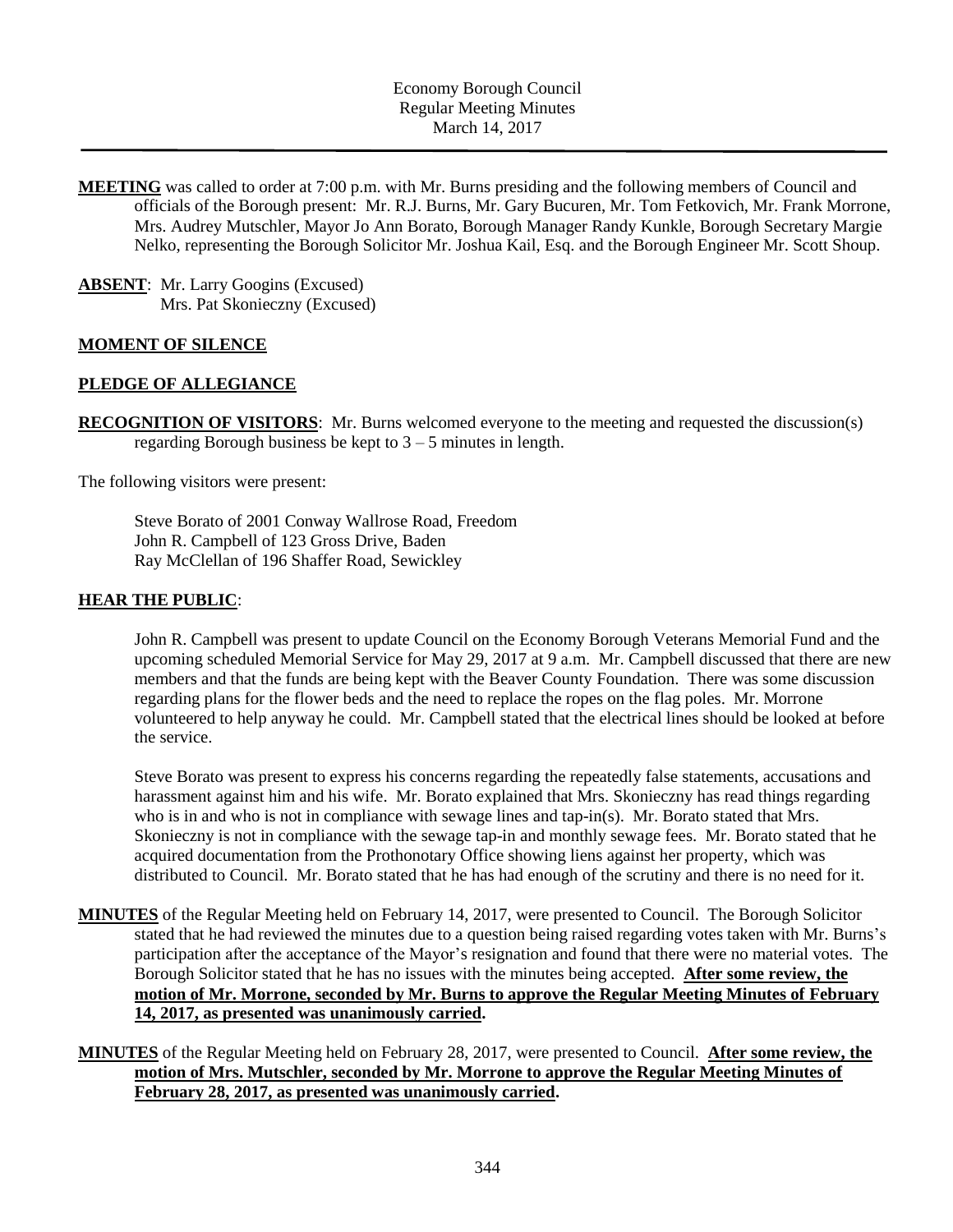**FINANCE COMMITTEE**: Mr. Bucuren, Chairperson of the Finance Committee, reviewed the Bills Payable entered February 15, 2017 through March 14, 2017, in the amount of \$170,907.62 from the General Fund and in the amount of \$1,159.58 from the Highway Aid (Liquid Fuels) Fund were presented to Council for review.

Mrs. Mutschler questioned check number 25576 regarding reimbursement receipts for the Public Work's petty cash fund and the 2015 receipt dates. The Borough Secretary explained that the dates are correct as per the receipts that was submitted for reimbursement. There was some discussion regarding how the petty cash reimbursements are handled and if the \$500.00 is a one time a year expenditure. Mr. Burns questioned the receipt regarding the E. Fitzgerald law suit photo copies. The Borough Manager was asked to clarify this receipt with the Public Works Foreman before this check is approved. There was discussion regarding a petty cash policy. The Borough Secretary recommended that receipts should be turned in three times a year or every six months, which would work well for the office. **After some review, the motion of Mr. Bucuren, seconded by Mr. Fetkovich to approve the List of Bills Payable, with the exception of check number 25576, was unanimously carried.**

# 03/14/2017 25535 ADT Security Services Monthly Security Service 90.16 03/14/2017 25536 Aflac Employee ACC Insurance 175.11 03/14/2017 25537 Amcom Office Systems, Inc. Monthly Copier Maintenance/Overage 19.39 03/14/2017 25538 Animal Control Services Animal Control Service Fee 550.00 03/14/2017 25539 Atlantic Tactical Uniform Expenses 357.30 03/14/2017 25540 Beaver County Central Printing 2017 Real Estate Printing Services 2,914.48 03/14/2017 25541 Beaver County Regional COG 2017 Membership Dues 1,004.89 03/14/2017 25542 Bronder Technical Services ConwayWallroseRd/Dunlap Hill Traffic Signal Proj. 69,748.56 03/14/2017 25543 Butler Gas Products Co, Inc. Monthly Cylinder Rental 170.30 03/14/2017 25544 Cintas Misc. Medical Supplies 11.95 03/14/2017 25545 Clean Care, Inc. Floor Mat Service 96.94 03/14/2017 25546 Columbia Gas Monthly Gas Service 1,995.20 03/14/2017 25547 Comcast 0029740 Monthly Internet/Phone Service 476.34 03/14/2017 25548 Comcast 0029955 Monthly Internet/Phone Service 105.75 03/14/2017 25549 Corelogic Real Estate Tax Service 2014 Real Estate Refund 245.94 03/14/2017 25550 Costco 2017 Membership Fees/Charges 2.39 03/14/2017 25551 Coverall North America, Inc. Monthly Cleaning Services 739.00 03/14/2017 25552 Detroit Salt Company Salt 17,165.49 03/14/2017 25553 Duquesne Light Company Monthly Electric Service 1,327.53 03/14/2017 25554 FNB Commercial Credit Card Misc. Purchases 2,132.56 03/14/2017 25555 Galls LLC Uniform Expenses 241.71 03/14/2017 25556 Herdt Security Service Civil Service Pre-employment Exams 650.00 03/14/2017 25557 Hovis Auto Supply Vehicle Repair Service 126.34 03/14/2017 25558 Hunter Truck Sales & Service, Inc. Vehicle Repair Service 2,523.03 03/14/2017 25559 Iron City Workplace Services Uniform/Rug Services 299.66 03/14/2017 25560 JC Ehrlich Co., Inc. Pest Control Services 130.98 03/14/2017 25561 John S. Dunn Agency 2017-2018 Real Estate Tax Collector Bond Renewal 749.36 03/14/2017 25562 Joseph A. Askar Law Offices 2017 Solicitor Services & Retainer 2,572.50 03/14/2017 25563 LCA-Lease Corporation of America Telephone Leasing 209.81 03/14/2017 25564 M & M Uniforms, Inc. Uniform Expenses 1,507.35

## General Fund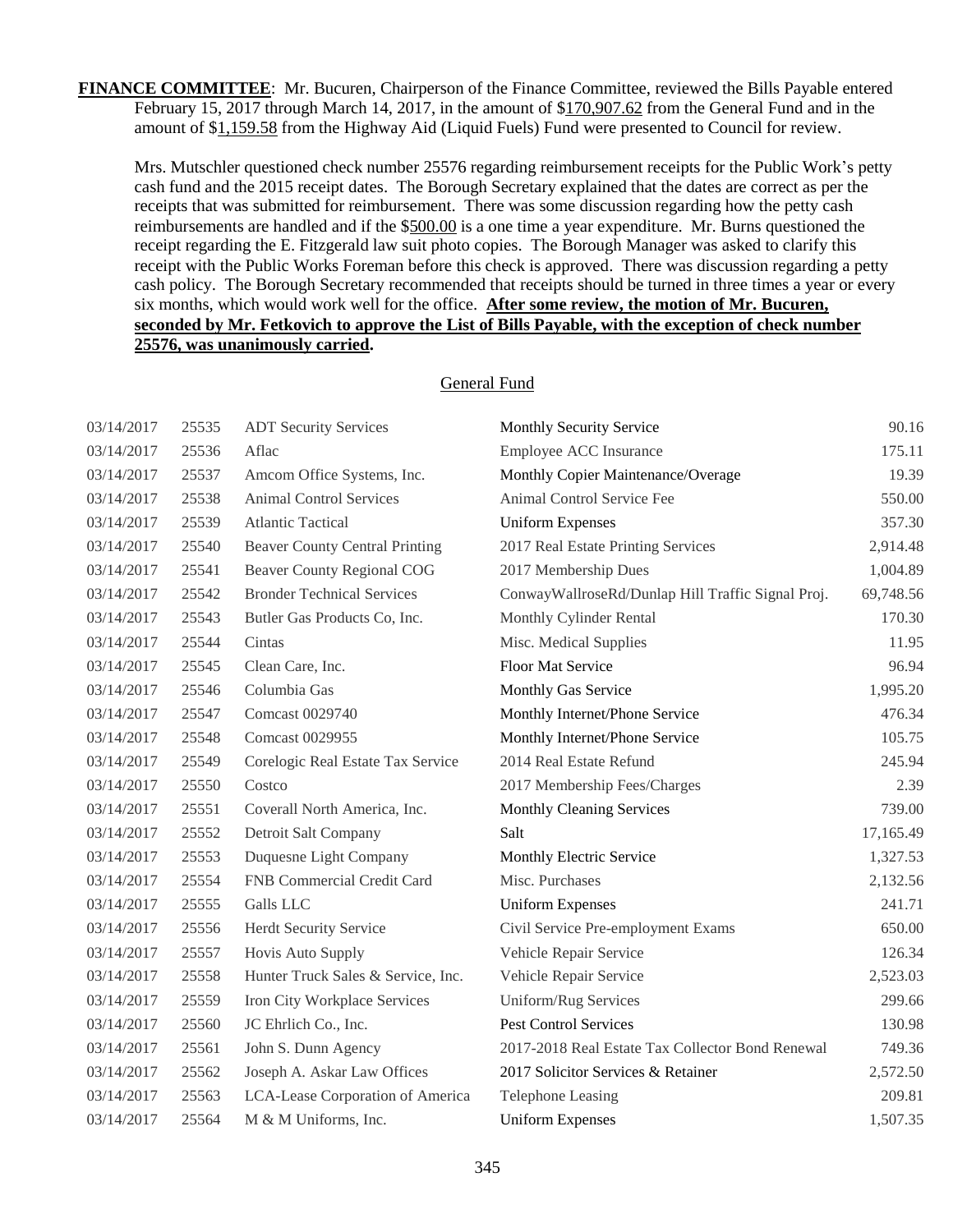| 03/14/2017 | 25565 | Maher Duessel                          | 2016 Audit Services                           | 8,000.00  |
|------------|-------|----------------------------------------|-----------------------------------------------|-----------|
| 03/14/2017 | 25566 | Markl Supply Company, Inc.             | <b>Uniform Expenses</b>                       | 1,159.98  |
| 03/14/2017 | 25567 | <b>MDIA</b>                            | <b>Building Permit Inspections</b>            | 1,063.00  |
| 03/14/2017 | 25568 | Michael Baker International, Inc.      | <b>Planning Commission Consultant Fees</b>    | 800.00    |
| 03/14/2017 | 25569 | <b>Mitel Cloud Services</b>            | <b>Telephone Services</b>                     | 278.97    |
| 03/14/2017 | 25570 | Murphy Tractor-Powerplan               | <b>Equipment Repair Parts</b>                 | 1,895.80  |
| 03/14/2017 | 25571 | Nationwide Employee Benefits           | Group Life Insurance Coverage                 | 529.52    |
| 03/14/2017 | 25572 | Occidental Life Insurance Co of NC     | Employee Paid Life Insurance                  | 79.14     |
| 03/14/2017 | 25573 | PA One Call System, Inc.               | PA One Call Services                          | 104.14    |
| 03/14/2017 | 25574 | PA State Association of Boroughs       | 2017 TEAM Membership Dues                     | 300.00    |
| 03/14/2017 | 25575 | PENN Power Group                       | Vehicle Repair Parts-PW                       | 18.69     |
| 03/14/2017 | 25576 | Petty Cash-Public Works                | Misc. Operating Supplies/Services             | 448.03    |
| 03/14/2017 | 25577 | <b>PGH Networks</b>                    | Telephone Maintenance                         | 99.00     |
| 03/14/2017 | 25578 | PSAB-Who's Who                         | 2017 Who's Who Listing                        | 40.00     |
| 03/14/2017 | 25579 | Reed Oil Company                       | Diesel Fuel                                   | 2,391.56  |
| 03/14/2017 | 25580 | Reliance Standard Life Insurance       | Group Life Insurance Coverage                 | 343.20    |
| 03/14/2017 | 25581 | Russell Standard Corp.                 | Cold Patch                                    | 885.00    |
| 03/14/2017 | 25582 | Shoup Engineering Inc.                 | <b>Engineering Services</b>                   | 5,655.25  |
| 03/14/2017 | 25583 | <b>Sprint Communications</b>           | Mthly Cellphone Service                       | 425.32    |
| 03/14/2017 | 25584 | Staley Communication, Inc.             | 2017 Radio Service Contract                   | 275.00    |
| 03/14/2017 | 25585 | Stanley's Economy Auto Supply Inc.     | Vehicle Repair Service                        | 203.45    |
| 03/14/2017 | 25586 | SWIF-State Worker's Insurance Fund     | Wrkrs Comp Ins Payment                        | 1,516.00  |
| 03/14/2017 | 25587 | <b>TASER</b> International             | <b>Batteries</b>                              | 179.76    |
| 03/14/2017 | 25588 | Teamsters Local Union 250              | <b>Union Dues</b>                             | 488.00    |
| 03/14/2017 | 25589 | Thomas V. Giel Garage Doors, Inc.      | Garage Door Parts/Repair Services             | 469.00    |
| 03/14/2017 | 25590 | Tomaszewski, Raymond                   | Mileage Reimbursement-CEO                     | 18.63     |
| 03/14/2017 | 25591 | Trans Union LLC                        | Civil Service Background Checks               | 63.48     |
| 03/14/2017 | 25592 | TransAxle LLC                          | Vehicle Repair Parts                          | 3.90      |
| 03/14/2017 | 25593 | Tri-State Hose & Supply Company        | <b>Equipment Repair Parts</b>                 | 72.04     |
| 03/14/2017 | 25594 | Verizon S0007576-Business              | Monthly Telephone Service                     | 71.66     |
| 03/14/2017 | 25595 | Verizon Wireless-220027085-Laptop      | Monthly Telephone Service (Laptop)            | 109.45    |
| 03/14/2017 | 25596 | Vi-HAUS                                | 2017 Monthly Hosting Agreement Fees           | 875.50    |
| 03/14/2017 | 25597 | W. PA Teamsters Emp Welfare Fund       | Monthly Health Insurance                      | 26,084.10 |
| 03/14/2017 | 25598 | Wex Bank-Sunoco                        | Monthly Gasoline Usage                        | 2,292.42  |
| 03/14/2017 | 25599 | Witmer Public Safety Group             | <b>Uniform Expenses</b>                       | 2,034.15  |
| 03/14/2017 | 25600 | Wright Automotive Group                | Vehicle Repair Service                        | 261.81    |
| 03/14/2017 | 25601 | Beaver County Times-Newspapers Inc.    | Legal Ad-Mayor Vacancy                        | 247.12    |
| 03/14/2017 | 25602 | <b>Birocco Transmissions</b>           | Vehicle Repair Service                        | 547.00    |
| 03/14/2017 | 25603 | Building Inspection Underwriters of PA | <b>Building Permit Inspections</b>            | 1,600.80  |
| 03/14/2017 | 25604 | JC Ehrlich Co., Inc.                   | Pest Control Services                         | 46.00     |
| 03/14/2017 | 25605 | Lang, Donald                           | Reimb-Emergency Mgmt. OPS Book Expenses       | 144.48    |
| 03/14/2017 | 25606 | R.E. Yates Electric, Inc.              | Troubleshoot/Repair Economy Way Street Lights | 209.25    |
| 03/14/2017 | 25607 | Smitty's Service.                      | Vehicle Maintenance Service                   | 238.00    |
|            |       |                                        |                                               |           |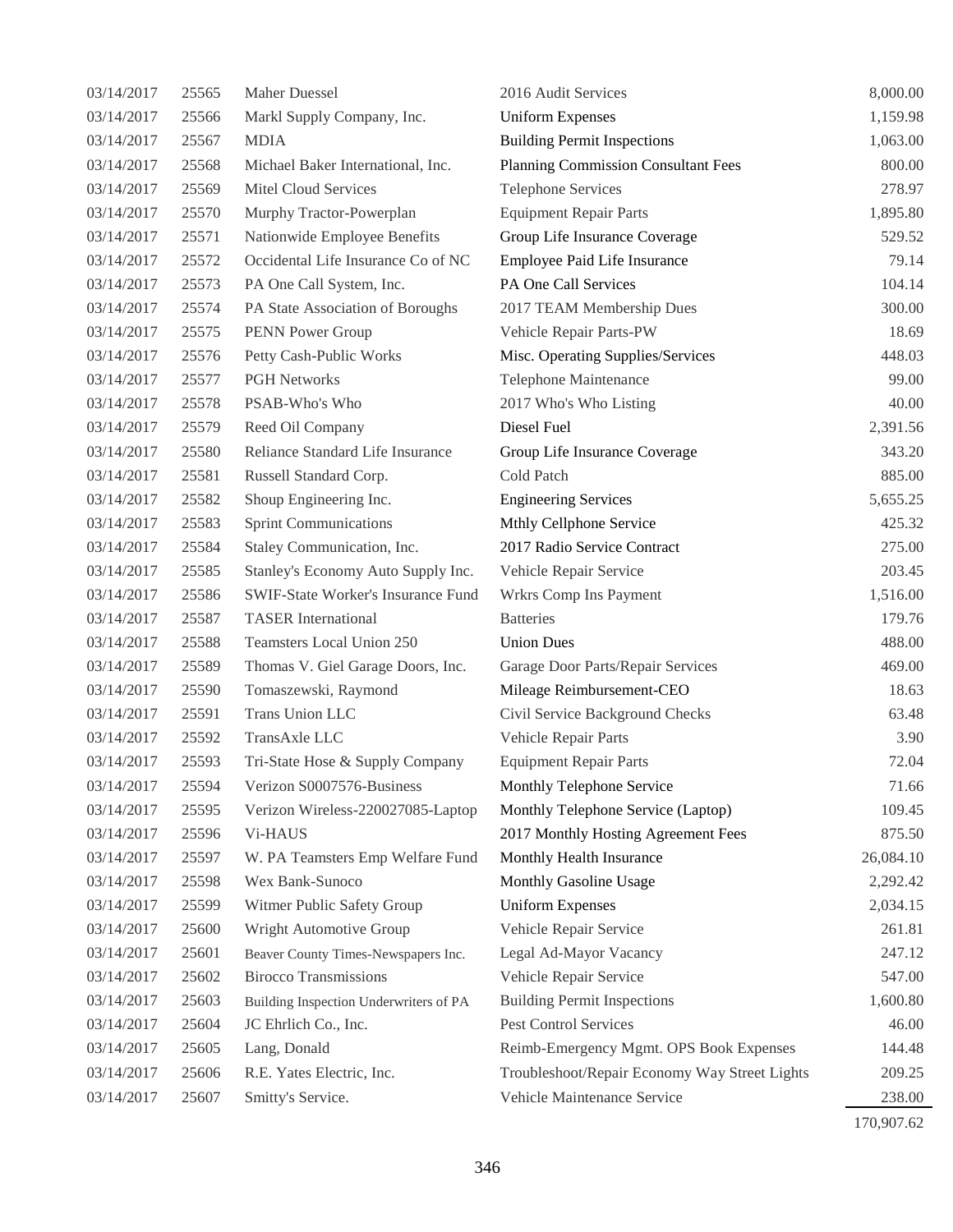#### Highway Aid Fund

| 03/14/2017 127 |  | Duquesne Light Company | Mthly Electric Service-Celestial Dr., Satellite Dr. | 1,159.58 |
|----------------|--|------------------------|-----------------------------------------------------|----------|
|----------------|--|------------------------|-----------------------------------------------------|----------|

1,159.58

## **ORDINANCE COMMITTEE**: No Report.

- PARKS and RECREATION COMMITTEE: Mr. Fetkovich, Chairperson of the Parks and Recreation Committee, presented Council with updates. Mrs. Mutschler inquired if all of the volunteers have their clearances to work with children, which needs to be kept on file. Mr. Fetkovich stated that he will look into the matter.
- **PROPERTY and BUILDING COMMITTEE:** Mr. Morrone, Chairperson of the Property and Building Committee, presented Council with an update regarding the police department door.

## **PUBLIC SAFETY COMMITTEE**: No Report.

- **PUBLIC WORKS (PW) COMMITTEE**: Mrs. Mutschler, Chairperson of the Public Works Committee, presented Council with updates regarding the following issue(s).
	- 1. Public Works Bi-monthly Report After some review and discussion, this report was ordered received and filed.
	- 2. Public Works Position Mrs. Mutschler stated that background checks are being completed for the recommended four (4) applicants by the police department. The Borough Solicitor stated that there is a fine rule making the police department unable to conduct this for the Borough. There was discussion regarding outside background check companies and what doctor should be used for a pre-employment medical exam. The Borough Solicitor suggested having the Borough Secretary do the background checks using ADP or another outside company. Mrs. Mutschler requested the Borough Solicitor to do this. There was some discussion regarding the need for authorization releases from the applicants for background checks and that the job applications are outdated.

Mr. Burns inquired if the millings being hauled by the public works department is for the Borough's benefit. The Borough Engineer stated that these are millings that were supplied by the Ridgewood Plan roadway project.

Mr. Fetkovich inquired if there was room to store the remaining salt that the Borough is required to purchase. Mr. Burns stated that the Borough could contact Central Salt who is able store it for a fee then it could be transported in November when it is needed. The Borough Manager was asked to check on the price for salt storage.

**MAYOR'S REPORT**: Mayor Borato presented Council with updates regarding the following issue(s).

- 1. Mayor's Monthly Police Department Report for February 2017 After some review, this report was ordered received and filed.
- 2. Purchase of Police Interceptor The 2010 Crown Victoria has been repaired and in use. Chief O'Brien would like to replace this vehicle which has been budgeted for. The last time a vehicle was ordered it took six (6) months for it to be built. Chief O'Brien is requesting Council's consideration.
- 3. Bicycle Patrol Chief O'Brien would like to do more things to reach out to the community. The police department would like to place bike racks on the back of the police vehicles which would enable them to patrol the housing developments within the Borough outside of a vehicle making them more accessible to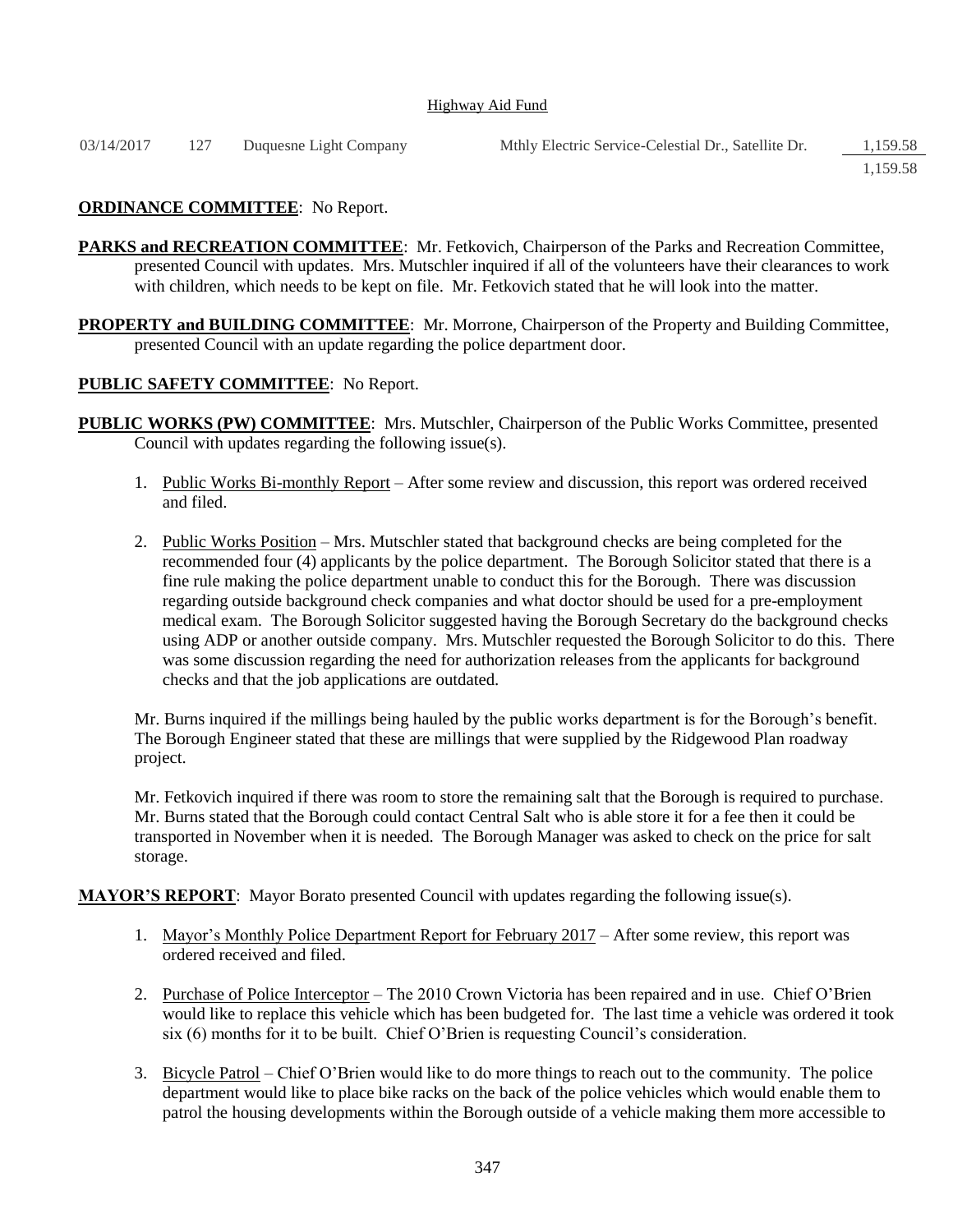residents. Chief O'Brien has applied for a grant through Firehouse Subs and has contacted Walmart regarding the possibility of donating the bike racks.

4. Rockin Rachel Fundraiser – A fundraiser is in support of the Down Syndrome Association of Pittsburgh to be held on March 25, 2017, at the Baden United Methodist Church.

**SOLICITOR'S REPORT:** The Borough Solicitor presented Council with updates regarding the following issue(s).

- 1. Ambridge Water Authority Agreements (AWA) The Borough Solicitor stated that the agreement has been completed and he has been in contact the AWA Solicitor. The agreement will be forwarded to Council for a possible approval at the next meeting. There was some discussion regarding the requirement of maintenance services with a report showing these services. The Borough Solicitor reviewed the background revolving the meetings with the local Fire Chief's and stated that this has been addressed in this contract. The Borough Manager was asked to place this item on the agenda.
- 2. Skonieczny Lawsuit No update at this time.
- 3. Conway Elementary School The Borough Solicitor stated that he has reviewed the deed for the Conway Elementary School and did not find anything to help answer the concerns from the last meeting. The Borough Solicitor has contacted the Freedom Solicitor and is awaiting a return call.

**ENGINEER'S REPORT** – The Borough Engineer presented Council with updates regarding the following issue(s).

- 1. Dunlap Hill Traffic Signal Change Bronder Technical Services should have the lights completed within two (2) weeks and then a final inspection will be needed by both Trans Associates Engineering Cons. Inc. and PennDot.
- 2. Economy Way Pedestrian Crossing(s) Trans Associates Engineering Cons. Inc. has acquired a quote for approximately \$8,500.00 from Bronder Technical Services for the push button crossing poles/devices for Economy Way. The Borough Engineer requested Trans Associates Engineering Cons. Inc. to contact Traffic Control Systems for a quote since they have not received a reply or quote from Bruce & Merrliees.
- 3. 2017 Roadway Improvement Project The Borough Engineer would like to meet with the Public Works Committee, the Borough Manager and the Public Works Foreman Rich Dunn to begin discussing/preparing for the proposed 2017 Roadway Improvement Project.

# **OLD BUSINESS**:

- 1. Fee Resolution This matter is still on hold due to input from the Planning Commission has not yet been received.
- 2. Vehicle Insurance Deductibles The deductibles are now at \$500.00 each.
- 3. Non-organized Employee Resolution No. 457 This matter including raises, is on hold until the next meeting.
- 4. Public Works Department Position This matter was discussed during the Public Works Committee report.
- 5. Borough Auditor Recommendations (Maher Duessel) The Borough Manager suggested providing a written reply to Council at the next regular meeting after reviewing the recommendation items with the Borough Secretary. The Borough Manager stated that he believes it will take up a lot of time if there is discussion on each line item during a meeting, which may be reduced by a written reply.